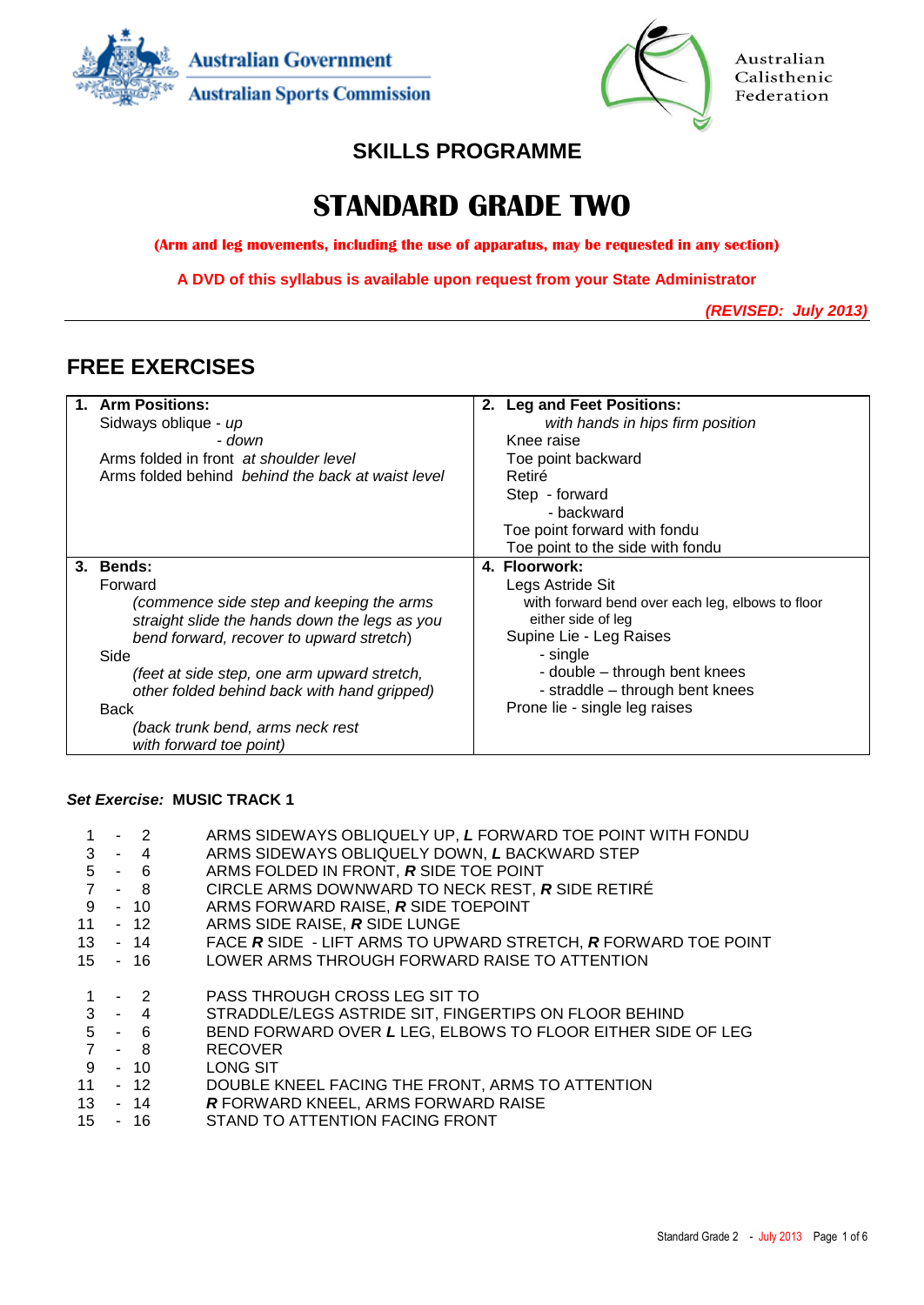| 1. Under Grip:                                           |
|----------------------------------------------------------|
| Side oblique twist<br>- up                               |
| - down                                                   |
| Forward oblique twist - up                               |
| - down                                                   |
| Simple strike (to be executed from a twist as requested) |
| Side raise twist with neck rest                          |
| Upward stretch                                           |
| Rod across shoulders                                     |
| Single flash                                             |

### *Set Exercise:* **MUSIC TRACK 2**

| 1 - 2 |         | L SIDE LUNGE, L SIDE OBLIQUE TWIST UP   |
|-------|---------|-----------------------------------------|
|       | $3 - 4$ | L SIDE LUNGE, R SIDE OBLIQUE TWIST DOWN |
|       |         | LOIDE LUNGE DOD FODWADD DAIGE           |

- 5 6 *L* SIDE LUNGE, ROD FORWARD RAISE
- 8 ATTENTION
- 9 16 REPEAT COUNTS 1 through 8 TO *R* SIDE
- 1 2 SINGLE FLASH TO *L*
- 3 4 SINGLE FLASH TO *L*
- 
- 5 6 *L* FORWARD RAISE TWIST 7 - 8 SIMPLE STRIKE FORWARD (SHOULDER LEVEL), **L** TOE FORWARD POINT<br>9 - 10 L SIDE RAISE TWIST WITH **R** NECK REST, FEET TO ATTENTION
- 10 L SIDE RAISE TWIST WITH **R** NECK REST, FEET TO ATTENTION<br>- 12 ROD FORWARD RAISE. **R** SIDE RETIRÉ
- 11 12 ROD FORWARD RAISE, *R* SIDE RETIRÉ
- 13 14 ROD ACROSS SHOULDERS, *R* SIDE TOEPOINT
- **ATTENTION**

| $1_{-}$ | Inward:<br>Leg swing<br>Double fold at side raise<br>Overhead wrist swing<br>Chest swing<br>Front to back turning | 2. Inward (facing side)<br>Forward raise swing      |
|---------|-------------------------------------------------------------------------------------------------------------------|-----------------------------------------------------|
|         | 3. Outward<br>Overhead wrist swing                                                                                | 4. Outward (facing side)<br>Forward raise swing     |
|         | Chest swing                                                                                                       |                                                     |
|         | Front to back turning<br>Leg swing                                                                                |                                                     |
| 5.      | <b>Parallel:</b> (L& R directions)                                                                                | 6. Parallel: (L&R directions) -facing forward side  |
|         | Side raise swing                                                                                                  | Single wrist cross                                  |
|         | Front to back turning                                                                                             | 7. Parallel: (L&R directions) -facing backward side |
|         | Leg swing                                                                                                         | Full circle -alternating with forward raise swing   |
|         |                                                                                                                   | Single wrist cross                                  |
|         | 8. Side Windmill (L&R directions)                                                                                 | <b>10. Outward Windmill</b>                         |
|         | Back swing                                                                                                        | Full circle                                         |
|         | Front to back turning                                                                                             | Head swing                                          |
|         | 9. Side Windmill (L&R directions) -facing forward side<br>Double fold                                             | Side raise swing                                    |

## **CLUB SWINGING**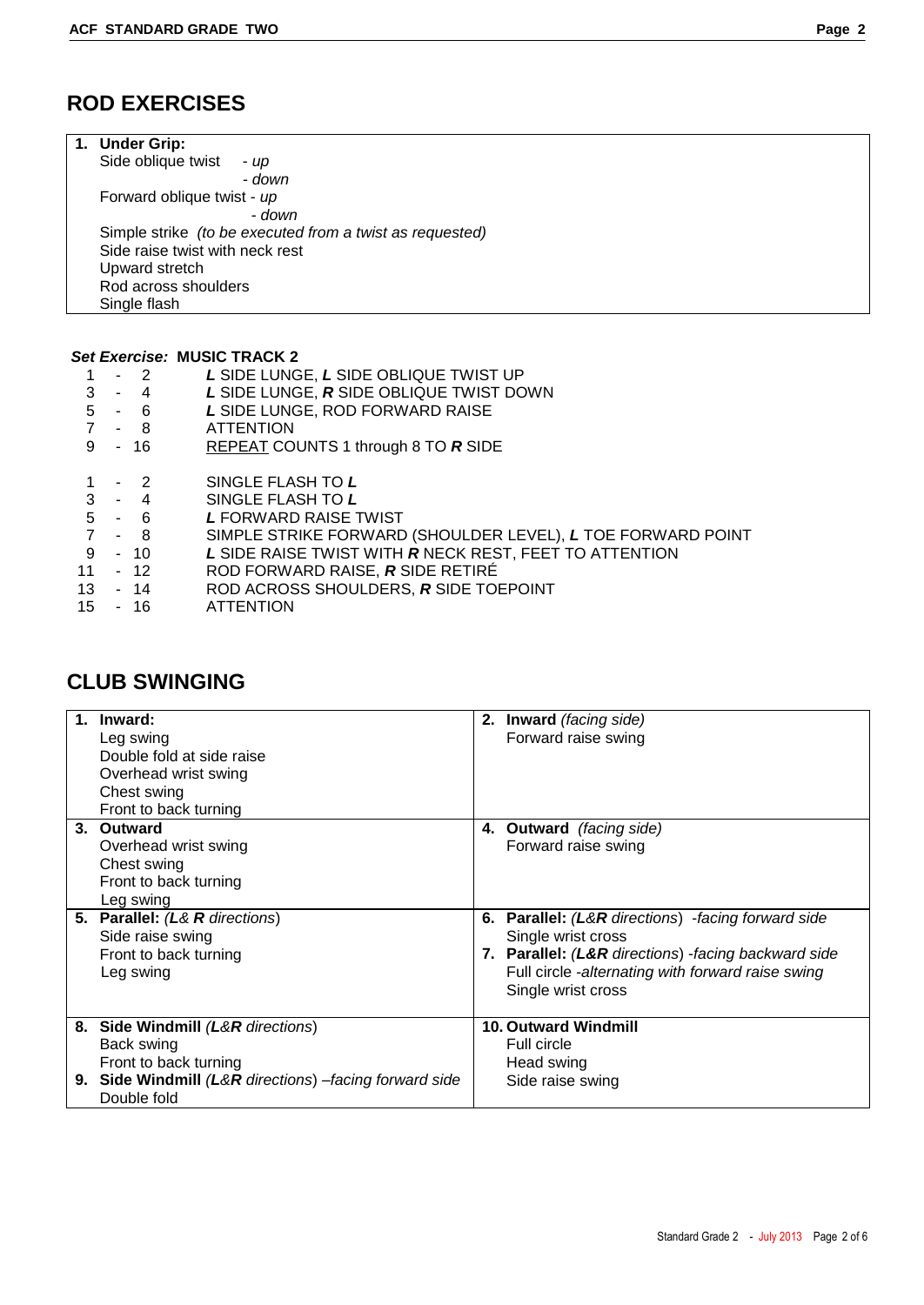# **CLUB SWINGING (contd)**

### *Set Exercises:* **MUSIC TRACK 3**

*On the 4 bar introduction -*

- *1 – 2 Wait standing at attention with the clubs along the arms*
- *3 – 4 Side step to the left and swing the clubs inward to upward stretch*

Parallel - to *L* Side:

|    | $-2$              | FULL CIRCLE INTO SIDE RAISE SWING                                          |
|----|-------------------|----------------------------------------------------------------------------|
| 3  | $-5$              | FACE FORWARD SIDE & DOUBLE FOLD                                            |
| 6  |                   | FORWARD RAISE SWING                                                        |
|    | - 8               | FACE FRONT & BACK SWING                                                    |
| 9  |                   | FACE BACKWARD SIDE: FORWARD RAISE SWING                                    |
| 10 | - 11              | ALTERNATE FULL CIRCLE (L ARM); WITH FWD. RAISE SWING (R HAND); THEN (R ARM |
|    |                   | FULL CIRCLE; L HAND FWD RAISE SWING)                                       |
| 12 | - 14              | FACE FRONT, OVERHEAD WRIST SWING, LEG SWING                                |
| 15 |                   | <b>HEAD SWING</b>                                                          |
| 16 |                   | FINISH AT UPWARD STRETCH                                                   |
|    |                   |                                                                            |
|    | Outward Windmill: |                                                                            |

|               |      | FULL CIRCLE (COMMENCING WITH L HAND)             |
|---------------|------|--------------------------------------------------|
| $\mathcal{P}$ |      | <b>HEAD SWING</b>                                |
| 3             |      | <b>FULL CIRCLE</b>                               |
|               |      | <b>HEAD SWING</b>                                |
| 5             |      | <b>FULL CIRCLE</b>                               |
| 6             |      | SIDE RAISE SWING                                 |
|               | - 8  | FULL CIRCLE TO UPWARD STRETCH                    |
| 9             | - 16 | REPEAT COUNTS 1 through 8 COMMENCING WITH R HAND |

### **FIGURE MARCHING**

| Corner turns                 | Note:                                             |
|------------------------------|---------------------------------------------------|
| Marking time with head turns | The accepted method of cornering for this exam is |
| Marking time moving forward  | shown on the video.                               |
| Forward step to attention    |                                                   |

### *Set Exercise:* **MUSIC TRACK 4**

(Commence in centreback facing front).

|    | - 14 | MARKING TIME MOVING FORWARD, HEAD TURN EVERY 4 BEATS               |
|----|------|--------------------------------------------------------------------|
|    |      | i.e. L head turn 1, R head turn 5, L head turn 9, head to front 13 |
| 15 | - 16 | FORWARD STEP TO ATTENTION                                          |
|    |      | 4 4 QOIDE CTEDC TO I                                               |

- 1 4 2 SIDE STEPS TO *L*
- 5 8 2 SIDE STEPS TO *R*
- 9 16 MARKING TIME

## **AESTHETIC**

*Expression is required in set choreography*

| 1. Arm Positions:<br>1 <sup>st</sup> Arabesque alignment<br>2 <sup>nd</sup> Arabesque alignment<br>Demi bras | 2. Leg and Feet Positions<br>4 <sup>th</sup> position<br>4 <sup>th</sup> crossed                                                                       |
|--------------------------------------------------------------------------------------------------------------|--------------------------------------------------------------------------------------------------------------------------------------------------------|
| 3. Identify in Set Choreography:<br>Chassé forward<br>Demi-plié<br>Low développé<br>Classical kneel          | <b>NOTE:</b><br>DEVANT - Term used to describe a position in<br>which the working leg is placed in front of the<br>other foot or in front of the body. |
| Curtsey                                                                                                      | DERRIÈRE - Term used to describe a position in<br>which the working leg is placed behind the other<br>foot or behind the body.                         |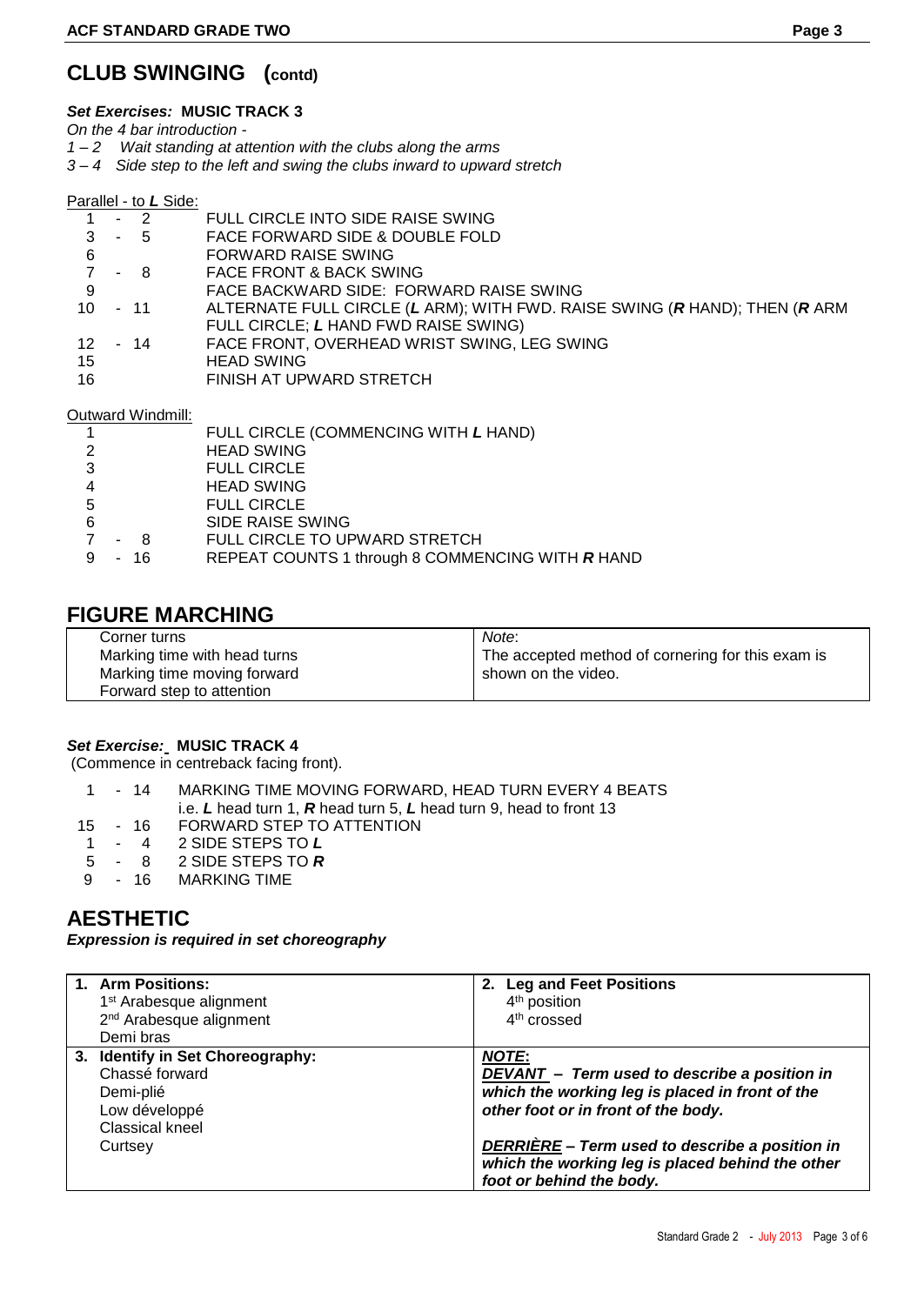### **AESTHETIC**  *Set Choreography***: MUSIC TRACK 5**

| Introduction |                |                                                                                                                                          |                                                                                                                 |
|--------------|----------------|------------------------------------------------------------------------------------------------------------------------------------------|-----------------------------------------------------------------------------------------------------------------|
|              |                | Commence facing front with tip of the $L$ foot behind (derrière)<br>the supporting $R$ leg in curtsey position (Classical pose)          | Arms commence low 2 <sup>nd</sup> and<br>softly lower to Preparation                                            |
|              |                | Lift and place $L$ foot behind (derrière) $R$                                                                                            | Arms 1st, 5th                                                                                                   |
|              |                | and rise on demi-pointe in $5th$ - <b>R</b> foot in front (devant)<br>Lower heels to 5 <sup>th</sup>                                     | Arms 2 <sup>nd</sup> to Preparation                                                                             |
| $1 -$        | $\mathbf{2}$   | R foot Chassé forward (devant)                                                                                                           | Arms 1st                                                                                                        |
| $3 -$        | $\overline{4}$ | L toe point back (derrière)                                                                                                              | Arms 4 <sup>th</sup> L arm overhead                                                                             |
|              |                |                                                                                                                                          | $\frac{1}{4}$ head turn to downstage L corner                                                                   |
| $5 -$        |                | 6 Lower L foot in demi-plié $4th$ crossed                                                                                                | Arms 2 <sup>nd</sup>                                                                                            |
| $7 -$        | 8              | Recover to $R$ toe point forward (devant)                                                                                                | Arms $4th$ [Circle <b>R</b> arm thru Prep]                                                                      |
|              |                | Close feet in $3^{rd}$ L foot in front (devant)                                                                                          | $\frac{1}{4}$ Head turn to downstage <b>R</b> cnr.<br>Arms 2 <sup>nd</sup> to Preparation                       |
| $9 - 12$     |                | Chassé to R, L side toe point                                                                                                            | Arms 1st to 2nd                                                                                                 |
|              |                | Close to $3^{rd}$ <i>L</i> foot                                                                                                          | Arms Preparation                                                                                                |
| 13 - 16      |                | Chassé to L, R side toe point                                                                                                            | Arms 1st to 2nd                                                                                                 |
|              |                | Close to $3^{rd}$ R foot in front (devant)                                                                                               | Arms Preparation                                                                                                |
| Coda         |                |                                                                                                                                          |                                                                                                                 |
| $1 -$        | 8              | Facing front rise on demi-pointe                                                                                                         | Arms 1 <sup>st</sup> position                                                                                   |
|              |                | $\frac{1}{4}$ turn to face R downstage cnr slightly lifting R leg forward                                                                | Open arms to 2 <sup>nd</sup> position with 1/4                                                                  |
|              |                | (devant) with well extended $R$ foot 4 quick walks forward                                                                               | head turn to look to the front                                                                                  |
|              |                | to downstage $R$ corner finishing in $5th$ on demi-pointe                                                                                |                                                                                                                 |
|              |                | $R$ in front (devant)                                                                                                                    |                                                                                                                 |
| $1 -$        | $\overline{2}$ | Chassé forward (devant) with $R$ foot facing downstage $R$ corner                                                                        | Arms lower & rise through soft 1 <sup>st</sup>                                                                  |
| $3 -$        | $\overline{4}$ | Recover to L toe point back (derrière)                                                                                                   | Arms 2 <sup>nd</sup> arabesque                                                                                  |
| $5 -$        | 6              | Lift L leg into low arabesque                                                                                                            | Arms 1 <sup>st</sup> arabesque [thru 1 <sup>st</sup> ]                                                          |
| $7 -$        | 8              | Bring L leg from arabesque with a low développé on fondu                                                                                 | Arms 1st                                                                                                        |
|              |                | forward (devant) and finish in 5 <sup>th</sup> on demi-pointe<br>L foot in front (devant)                                                | Arms 5 <sup>th</sup>                                                                                            |
| $9 - 12$     |                | Travelling by the L, 8 runs in a semi circle to centre stage<br>finishing facing front - $5th$ on demi-pointe <b>R</b> in front (devant) | Arms opening to low 2 <sup>nd</sup>                                                                             |
| $13 - 14$    |                | Step to the $R$ taking $L$ leg into classical kneel facing                                                                               | <b>R</b> arm in low $2^{nd}$                                                                                    |
|              |                | downstage L corner - weight slightly forward over knee                                                                                   | taking $L$ hand to the $L$                                                                                      |
|              |                |                                                                                                                                          | shoulder - fingers lightly                                                                                      |
|              |                |                                                                                                                                          | touch the shoulder, 1/4 turn                                                                                    |
|              |                |                                                                                                                                          | of the head to look to $R$<br>downstage corner                                                                  |
|              |                |                                                                                                                                          |                                                                                                                 |
| 15           |                | Recover to $5th$ on demi-pointe <b>R</b> foot in front (devant)                                                                          | Dance mime -Rolling the hands<br>forward whilst carrying the arms<br>through 1 <sup>st</sup> to 5 <sup>th</sup> |
| 15 and       |                | Lowering from $5th$ on demi-pointe to stand on $R$<br>(with L leg poised ready to extend)                                                | Arms through 2 <sup>nd</sup> to preparation                                                                     |
| 16           |                | Step to the $L$ extending $R$ foot to side toe point                                                                                     | <b>R</b> arm 1 <sup>st</sup> to 2 <sup>nd</sup> followed by                                                     |
|              |                | Place $R$ foot behind (derrière) in curtsey position                                                                                     | L arm $1st$ to $2nd$                                                                                            |
|              |                | (Classical pose)                                                                                                                         | Arms in low 2 <sup>nd</sup>                                                                                     |
|              |                | Execute a curtsey<br>Recover from curtsey - extending L supporting leg                                                                   | Arms slowly lift to 5 <sup>th</sup> and finish                                                                  |
|              |                |                                                                                                                                          | with $L$ hand framing $R$ side of the<br>face with palm facing away and                                         |

 *R* hand placed under *L* elbow

(palm facing down) ¼ Head turn looking to downstage *L* cnr.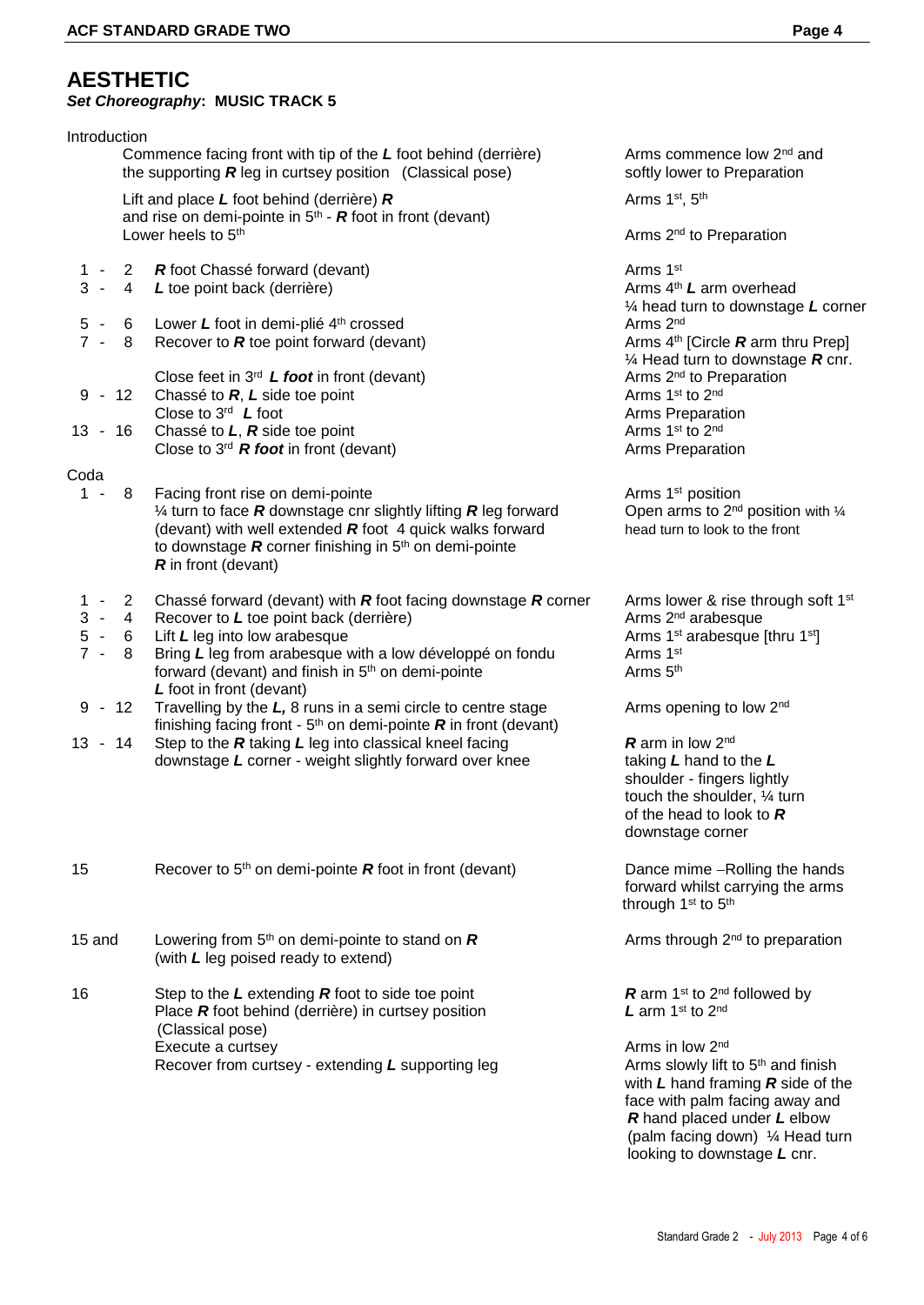### *TURNOUT EXERCISE:* **MUSIC TRACK 6**

Commence feet in 1st , facing *L* front corner, arms in preparation position

- 1-2 Chassé L foot to 4<sup>th</sup> (devant) through plié **Arms** to 1<sup>st</sup> Arms to 1<sup>st</sup>
- 3-4 Straighten legs **Arms** to 2<sup>nd</sup> arabesque
- 5-6 Rise in  $4<sup>th</sup>$
- 7-8 Lower heels **Arms** to 1st arabesque and the 1st area Arms to 1st arabesque
- 9-10 Demi-plié **Arms** to 1<sup>st</sup> position
- 
- 11-12 Straighten legs **Arms to 5th position**<br>13-14 L side toe point facing the front **Arms** to 2<sup>nd</sup> position **Arms** to 2<sup>nd</sup> position 13-14 L side toe point facing the front
- 15-16 Close L foot to 1<sup>st</sup> turning to **R** corner Close Constantion Close L from the *R* corner Arms preparation

THIS EXERCISE IS PERFORMED WITH VERY SLOW COUNTS. REPEAT TO OTHER SIDE.

## **DANCE**

#### *Expression is required in set choreography*

| Identify in Set Choreography:: |                           |
|--------------------------------|---------------------------|
| Polka forward                  | Galop to the side         |
| Skipping forward               | Relevé in 5 <sup>th</sup> |
| Spring points                  |                           |

#### *Set Choreography***:****MUSIC TRACK 7**

| Commence facing front with tip of the $R$ foot behind (derrière) | Arms low 2nd |
|------------------------------------------------------------------|--------------|
| the supporting $L$ leg in curtsey position (classical pose)      |              |

- 1 8 Commencing **R** foot, 4 Polkas forward with low développé Arms 3<sup>rd</sup> with slight travelling to downstage **R** corner undulation of the arms
- 9 16 Commencing  $\vec{R}$  foot, turn by  $\vec{R}$  and 6 skips forward  $\vec{r}$  Arms 1<sup>st</sup> to 2<sup>nd</sup> returning to centre stage and finishing in 1<sup>st</sup> facing the front
- 1 8 Commencing L foot, 4 Polkas forward with low développé Arms 3<sup>rd</sup> with slight travelling to downstage L corner undulation of the arms
- 9 16 Commencing L foot, turn by L and 5 skips forward Arms 1<sup>st</sup> to 2<sup>nd</sup> returning to centre stage and finishing in 1<sup>st</sup> facing the front
- 1 6 Facing the front 3 Spring points forward (devant) **R, L, R** Arms Low 2<sup>nd</sup> 7 - 8 Close feet to demi plié in 1<sup>st</sup> and recover Arms through preparation to 1<sup>st</sup> 9 - 12 2 slow galops to the L
- 
- 13 16 Side step to the *L* and close feet to 3<sup>rd</sup> in demi-plié, Arms 3<sup>rd</sup> (*R* arm forward) *R* foot in front (devant)
- 1 6 Facing the front
- 7 8 Close feet to demi-plié in 1<sup>st</sup> and recover 9 12 2 slow galops to the **R**
- 
- 9 12 2 slow galops to the  $\mathbb R$ <br>13 16 Side step to the  $\mathbb R$  and close feet to 3<sup>rd</sup> in demi plié,  $\mathbb R$  Arms 3<sup>rd</sup> (*L* arm forward) Side step to the *R* and close feet to 3<sup>rd</sup> in demi plié, *L* foot in front (devant)

Arms to 2nd position

Arms in preparation

Arms in preparation

Arms 2<sup>nd</sup>

3 Spring points forward (devant) **R, L, R**<br>Close feet to demi-plié in 1<sup>st</sup> and recover **Arms** through preparation to 1<sup>st</sup> Arms 2<sup>nd</sup>